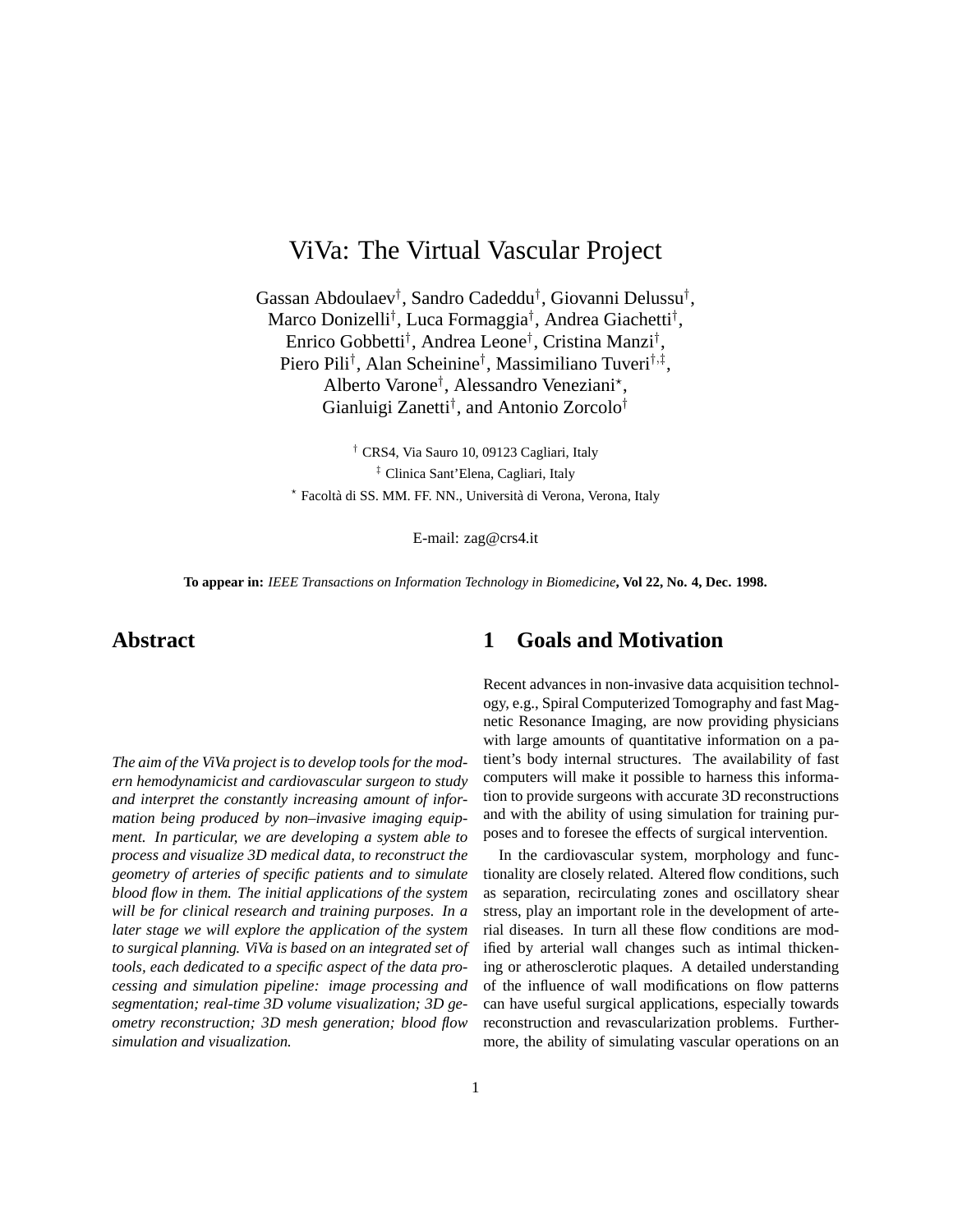accurate virtual model of the vessel tree will allow surgeons to anticipate the effects on blood flow of modifications in the vessel geometry due, for instance, to the insertion of prosthesis, such as a stent, or to the addition of new vessel junctions, e.g. a bypass (see e.g. [1]).

The aim of the Virtual Vascular project (ViVa) is to develop tools for the modern hemodynamicist and cardiovascular surgeon to study and interpret the constantly increasing amount of information being produced by non– invasive imaging equipment. In particular, we are developing a system that will be able to process and visualize 3D medical data, reconstruct the geometry of arteries of specific patients and to simulate blood flow in them. A similar project, the "Computational Vascular Laboratory" (CVL), is being actively pursued at Stanford. The initial applications of ViVa will be for clinical research and training purposes, while CVL has a stronger emphasis on surgical planning issues[2]. In a later stage we will also explore the application of the system to surgical planning as well as the integration with global, but less detailed, cardiovascular models such as the one developed within SIMA, a project whose goal is to develop a fully fledged anesthesiology simulator based on explicit mathematical modeling[3].

ViVa is a multi-disciplinary project that involves expertise from many research areas, ranging from physiology to numerical analysis. ViVa and SIMA are partially funded by the EUREKA project EU 1063 (HPPC-SEA). CRS4 is the HPPC-SEA partner responsible for ViVa, while Math-Tech Asp. (Copenhagen, Denmark) is responsible for SIMA. This short paper provides an overview of ViVa current research activities.

### **2 Research Overview**

ViVa is based on an integrated set of tools, each dedicated to a specific aspect of the data processing and simulation pipeline: image processing and segmentation; realtime 3D volume visualization; 3D geometry reconstruction; 3D mesh generation; blood flow simulation and visualization.

ViVa focuses on providing a detailed 3D description of local aspects of vascular geometries and blood flow, for instance in the vicinity of a pathological region such as a stenosis. Figure 1 gives a graphical representation of the project; the following sections summarize our activities and results in the different areas.



Figure 1: ViVa Overview: all the research areas are shown

#### **2.1 Data acquisition**

In recent years there has been an increasing interest in the use of computational fluid dynamics simulation for the qualitative study of cardiovascular problems. The majority of current simulations are based on simplified geometrical models that represent "typical" descriptions of the anatomy of the region under examination. Even though these simulations capture many interesting features of the flow structure, it is difficult to apply these results to actual clinical problems, since flow behavior depends strongly on details of the vessel geometry and there is a large variability of the latter in the population[4]. Recent advances in medical imaging techniques [5, 6] promise to dramatically improve the situation, since it is becoming feasible to acquire in a non-invasive manner not only the vessel geometry but also gross informations on the blood flow itself.

Thus, one of the crucial aspects of ViVa is the ability of directly interfacing with data-acquisition modalities such as CT and MR scanners. The medical data we use is stored on our CTN image server[7] and it is provided by research collaborations with clinical research institutions. Data transmission between the hospitals and our PACS is usually performed using DICOM. In this context, we have experimented with the Italian Research ATM backbone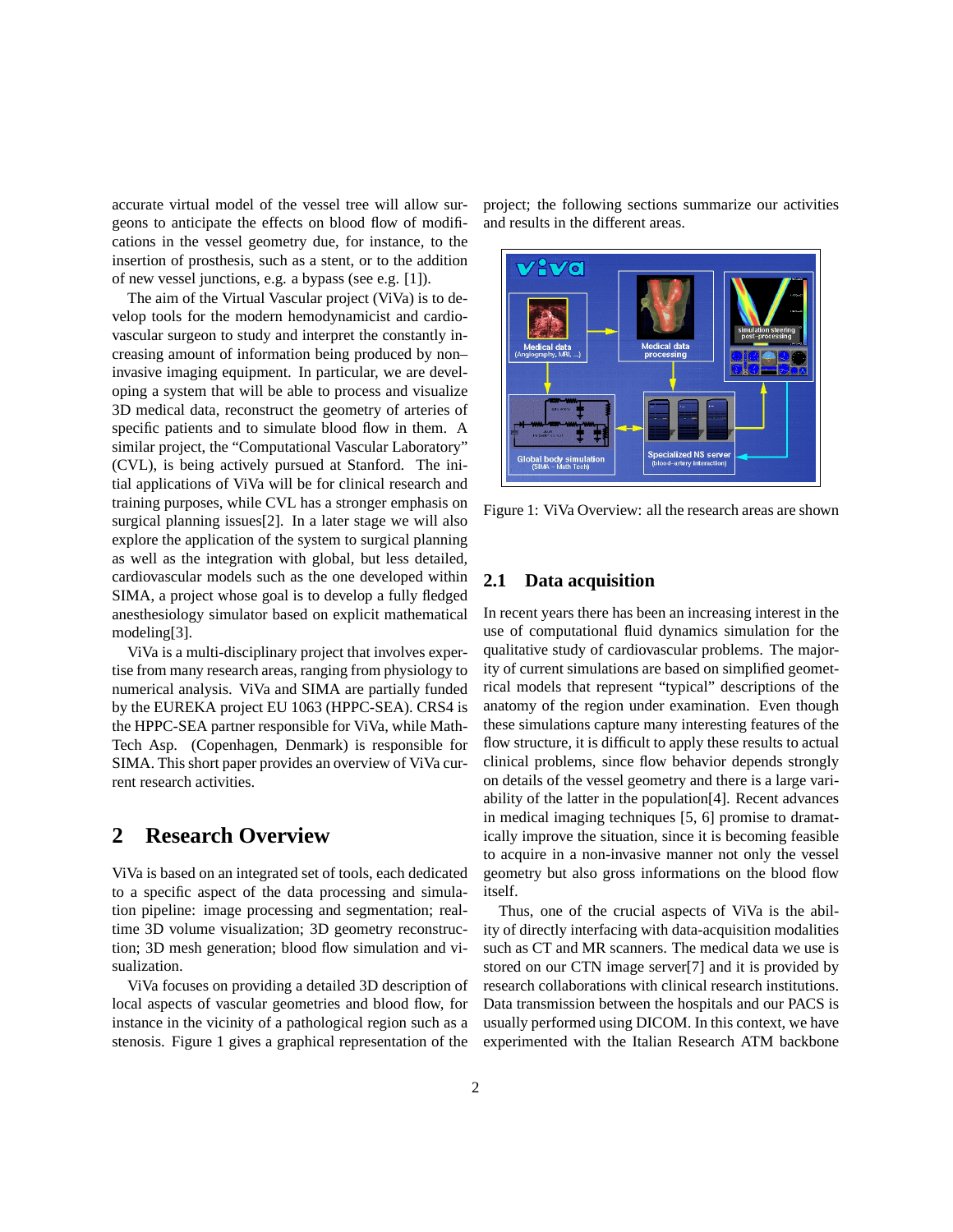(Syrius) for data transfer from/to the Radiology Dept. of the University of Pisa [8] and we are using a dedicated 2 Mbit/s line between our laboratory and the San Michele Hospital.

The dataset used thus far include patients and volunteers data, "in-vitro" MR velocity measurements in reference geometries[9], as well as high–resolution CT scans of autoptic arterial specimens.

#### **2.2 Image processing and segmentation**

The purpose of the image processing and segmentation subsystems is to extract geometrical information from CT and MR scans using several segmentation algorithms, controlled by a specifically designed user interface. Our segmentation system uses a 2D edge follower, snakes[10] and balloon[11] models (see figure 2). The 2D contours obtained from the segmentation step are then connected to reconstruct a 3D model of the arteries (see section on geometric modeling). For a similar approach see [12].

The system is is based on a distributed implementation with user interfaces clients and dedicated server processes for DICOM image retrieval and processing. It is characterized by an object-oriented client-server architecture that provides a complete framework for the interactive segmentation of CT or MR scans of carotid artery sections using the Generalized Active Contour Model (GACM)[13]. The client side of the system is implemented with a graphical user interface (GUI) written in Java, while a GACM-based algorithm written in  $C++$  is included in the server side. The client and the server are connected through a CORBA communication infrastructure, i.e., through a distributed object computing middleware [14].

#### **2.3 3D volume visualization**

In order to analyze acquired volumetric data, we are currently developing a system that merges the concepts of interactive direct volume rendering and virtual endoscopy in a tool for non-invasive analysis of diseased vessels. Our interactive virtual angioscopy system takes as input data acquired with standard medical imaging modalities and regards it as a virtual environment to be interactively inspected. The system supports real-time navigation with



Figure 2: User interface of the image processing and segmentation subsystem

stereoscopic direct volume rendering and dynamic endoscopic camera control, interactive tissue classification, and interactive point picking for morphological feature measurement [15, 16].

When the dataset is loaded on the graphical workstation, the system presents a perspective view of the dataset and users may interactively take morphological measures, move the viewpoint, and modify the classification parameters to obtain the best visual representation of the particular anatomy under examination.

In our application, the user interacts with the rendered volume using both hands simultaneously: the left hand, controlling a Spaceball, is used for 3D navigation with six-degree-of-freedom control, while the right hand, holding a mouse, is used to operate two-dimensional widgets and to measure morphological features by picking points on the volume (Figure 3). A simple 2D user interface in a separate panel is used for specifying the transfer function mapping data values to opacity/color values [17]. This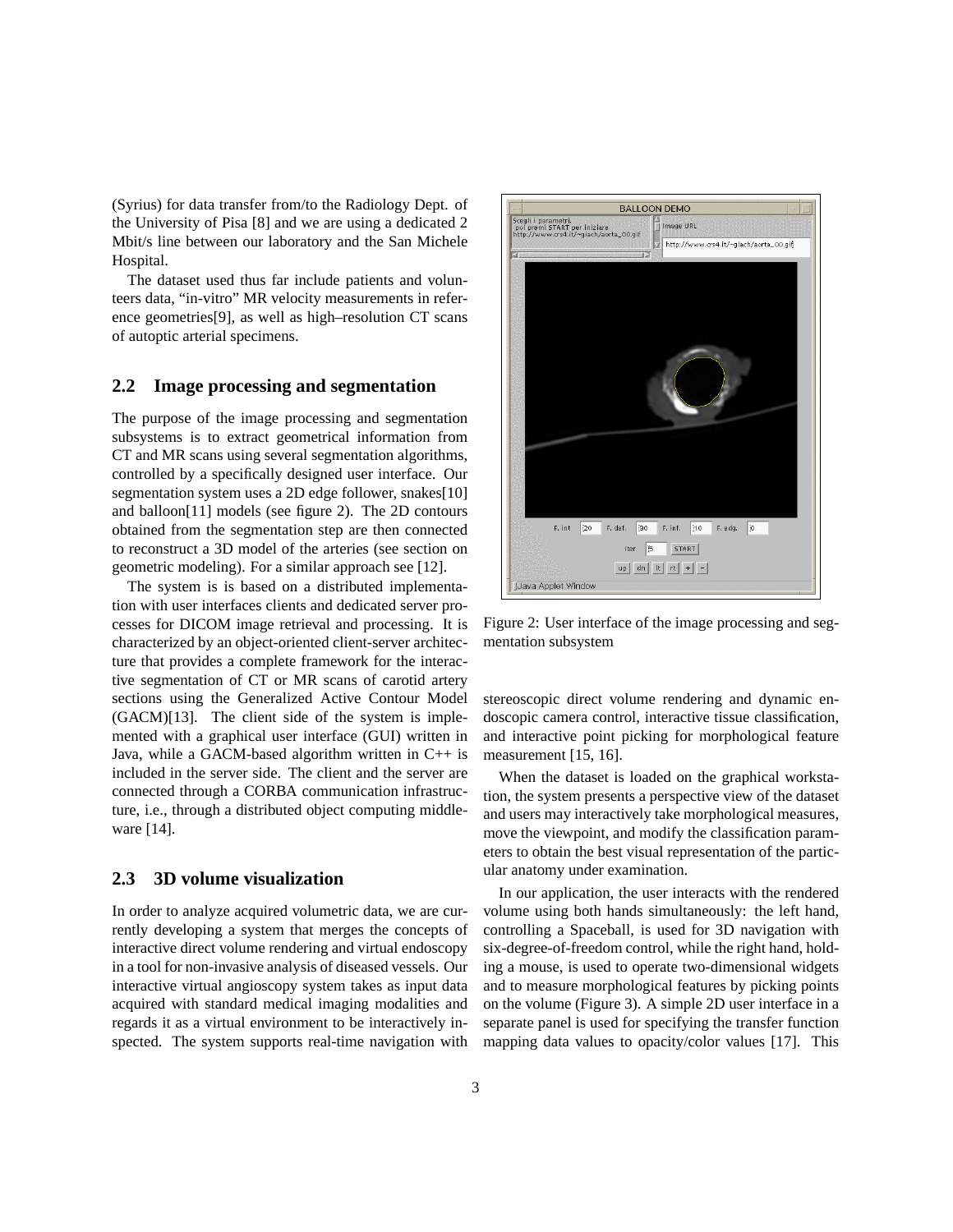

Figure 3: Top: Interactive session with the virtual angioscopy system, Bottom: Graphical user interface of the virtual angioscopy system

way it is possible to interactively extract from the original data the required morphological features.

The system aims at supporting vascular surgeons in the understanding of the precise spatial location and shape of the vessel lesions, which is of primary importance for vascular disease treatment. The tests made in collaboration with vascular surgeons have given promising results. Diseased areas have been easily identified and important morphological features have been measured (figure 4) [15, 16]. For validation purposes, we are currently in the process of comparing the measures taken with our virtual angioscopy prototype with what can be obtained by actually measuring morphometric data of explanted vessels after projecting them onto a digitizing plate and then storing in a computer for the comparison.

Virtual angioscopy promises to be a non-invasive medical procedure that can improve the diagnostic sensitivity



Figure 4: Endoscopic view of a stenosis area inside a human right carotid artery (autoptic specimen, 256x256x32 CT dataset, 12 bit resolution, depth shading, Drebin classification). The surgeon has identified the stenosis area and interactively measures the variation in lumen of the vessel. The ruler is interactively dragged during examination, and the endpoints automatically follow the interior surface of the vessel. Here, the ruler is placed before the stenosis, measuring the lumen of the vessel.

in the vascular domain. Currently, the system requires a high-end graphics workstation to provide enough performance for being used for real clinical studies. Expansion of the PC and video game markets means that good texture mapping hardware accelerators may soon make these methods affordable in real medical settings.

#### **2.4 3D geometry reconstruction**

A good description of arterial geometries is one of the essential ingredients of the ViVa project. Vessel geometries are the objects that doctors will manipulate during surgical planning and they are the natural starting points for vascular fluid dynamics simulations. The description of vessel geometries is handled by the Geometric Modeling Engine module (GME).

The basic idea of GME is to guarantee a sufficient level of abstraction between vessel geometrical entities and the rest of the system. Thus, it is GME responsibility to present to other ViVa modules a description of the arterial tree suitable for the interactive re–connection of arteries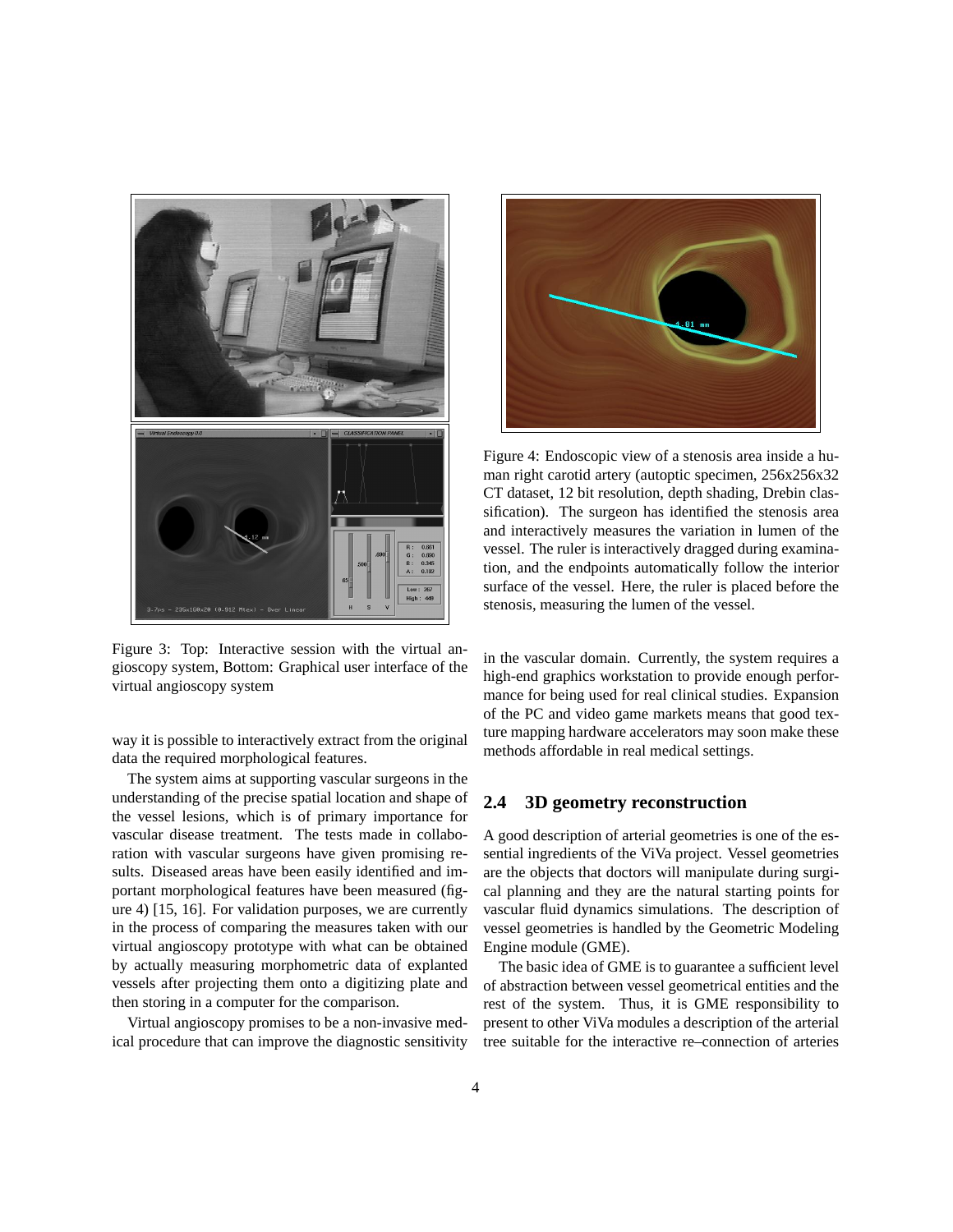in a simulated by–pass operation, and the computation of the local curvature tensor of the vessel internal surfaces for automatic computational mesh spacing determination. Currently, we are using the GME module mainly for the 3D reconstruction of vessel trees. We are extending our geometrical modeling tool to support interactive manipulation of vessel geometries. This kind of extension is critical since our experience indicates that the time involved in actual computation, on modern workstations and high– end PCs, is negligible with respect to the time required by human interaction.

The core of our GME is based on Shapes, a geometric computing kernel library developed by Xox Corp[18]. Its geometrical and topological framework is a kind of Boundary Representation (BRep) that has been proven very powerful in this context, see also [2].

Figure 5 shows the geometric reconstruction of a human carotid.



Figure 5: 3D geometric model reconstructed from contours obtained by segmenting using GACM the CT images of an autoptic specimen of a carotid bifurcation segmentation

#### **2.5 3D mesh generation**

The purpose of MGS, the 3D mesh generation subsystem, is to provide ViVa with flexible tools for the generation of 3D unstructured and hybrid meshes on complex vessel geometries, in particular in the bifurcations regions. Accurate numerical simulations of a physical phenomenon rely on the quality of the computational domain discretization. Thus, a good mesher allows the simulator to save time and resources or simply to obtain better results.

Even if commercial mesh generation codes are available nowadays, they often do not offer the flexibility of an especially designed program, and their integration within multidisciplinary applications is generally complex. Moreover, our grid generation system is designed to be well integrated with the geometrical modeling engine described in the previous section and with the special purpose multi-domain Navier Stokes solver being developed within ViVa, see next section.

MGS supports a variety of geometrical representation, limited, however, to compact, orientable, two-manifold surfaces and to orientable curves. GSM interfaces to the topological and geometrical description via an abstract interface either to GME, or to an alternative simplified geometric modeler. In the B-Rep model used internally by MGS the various objects are represented by means of their boundaries. In particular, 3D solids are represented by means of their enclosing surfaces. The model is hierarchical in the sense that the surfaces are in turn represented by means of their enclosing curves (loops) and so on. The geometry, that is the actual description of the domain shape, is represented by a collection of points, curves and surfaces, while the topology, that is the description of how the geometrical elements are joined to form the global model, is constituted by vertices, edges, loops, faces, shells, blocks.

The actual mesh generator module of MGS is a collection of routines which provide different methodologies for generating meshes of every dimensionality i.e. on edges, faces and blocks [19]. Presently, we have integrated in the library generation procedures based on the front advancing method. We expect to implement other routines which make use of the constrained Delaunay method. The postprocessing module will implement mesh adaption routines with the goal of increasing or decreasing the mesh density according to user prescribed criteria and local geometrical features such as surface curvature. The Visualization module will provide graphical support and allow the real-time display of mesh generation and geometry creation. The final code will support non/conforming multilevel grids, hybrid meshes as well as contain tools for multilevel grid generation.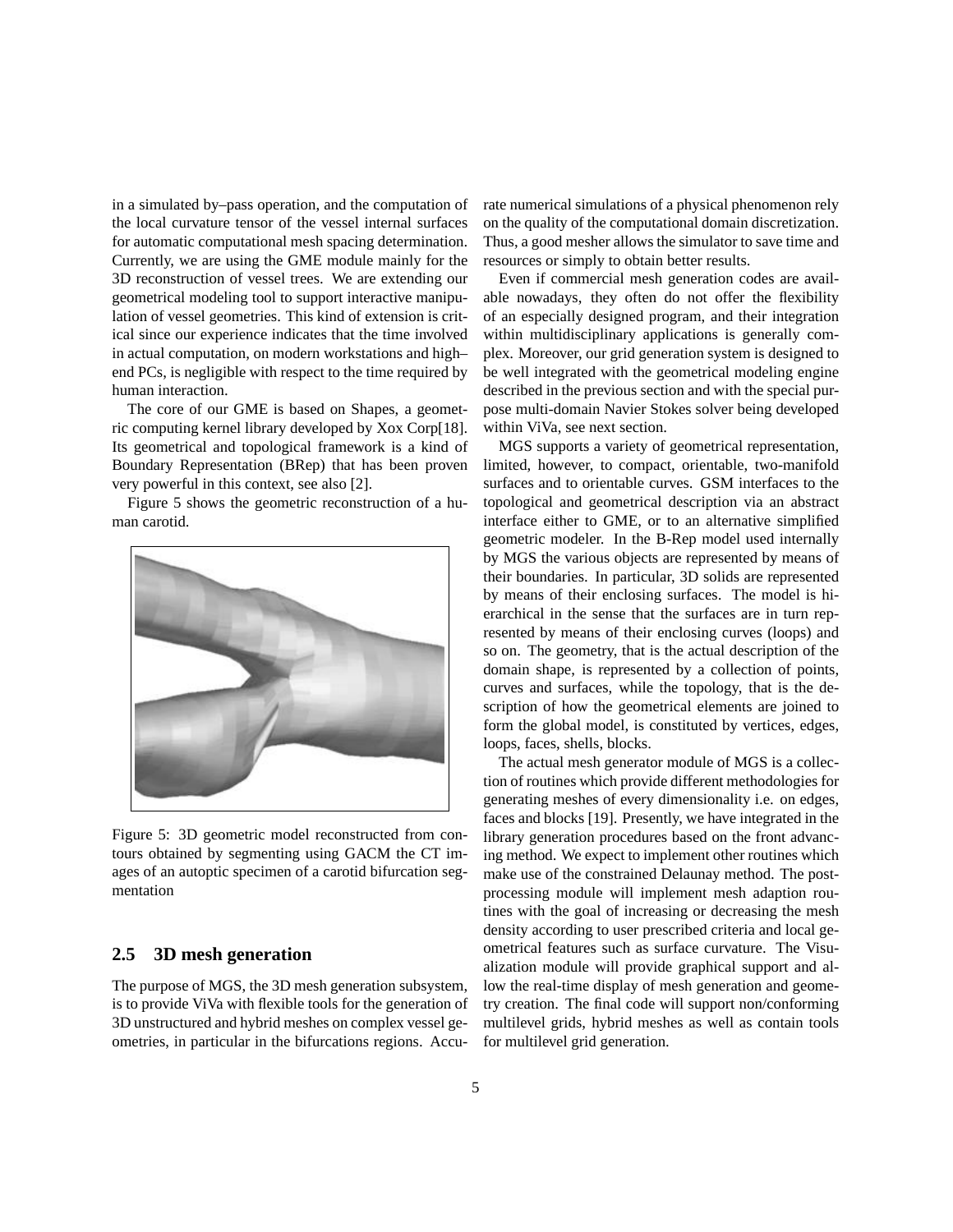

Figure 6: A 3D computational mesh generated from the geometry shown in figure 5

#### **2.6 Blood flow simulation**

The purpose of this subsystem is mainly to support vascular flow simulation models able to complement, by extrapolation and/or interpolation, experimental information acquired by various medical apparata. As an example of extrapolation, we can mention the use of a simulation of flow in a vessel to extrapolate experimentally unaccessible quantities, such as the shear stress at the vessel wall, from measured quantities, such as blood flow velocity profiles obtained by fast RM velocimetry [6] (see also [20, 21]). Interpolation is instead mostly related to parametric studies, e.g., estimating the effects of variation

in the angle of a new vessel junction geometry on blood flow.

To be clinically relevant, the system should be able to deal with complex vessels geometries and to provide the results of simulations "over–night" on high–end workstations. The first requirement comes from the necessity of working with vessel models derived from imaging data relative to the actual patient under study, while the latter from typical clinical work-flow constraints.

The subsystem includes a flow solver, specialized grid generation and flow visualization modules. The blood flow simulation activity within ViVa is based on using a succession of simulation platforms. The present platform uses for the blood flow solver commercial packages such as Simulog N3S and Centrics Spectrum. However, in order to meet efficiency constraints we are developing a dedicated blood flow solver. We have chosen a domain decomposition strategy, based on the mortar element method [22], which allows the simulator to utilize non matching meshes in different sub-domains. As a result, we are able to separate areas with complex geometry and flow patterns, and to use there meshes fine enough to approximate with a good accuracy flow fields and pressure distributions, without affecting areas where the solution is smooth and coarser meshes can be used. Moreover, simpler sub-domain shapes allow the utilization of fast algebraic multilevel method with resulting gains in computational speed. The time-dependent Navier-Stokes solver takes advantage of the fractional step projection method coupled with the Lagrangian-Galerkin procedure for the convective term. The combination of the numerical techniques mentioned above has been proved to be very efficient, particularly for multiprocessor computers, for a detailed description see [23].

The current blood flow simulation activity is concentrated on investigating the flow solution accuracy and its dependence on geometrical reconstruction errors. For instance, we are comparing simulation data with data coming from an experimental set-up based on in-vitro measurement of flow in anastomosis glass replicas imaged using a 7T MRI equipment of the MR Research Centre, Skejby Sygehus, Aarhus University Hospital, Denmark [9]. The acquired data are 3D morphological images giving the complete geometry of the replicas and 3D velocity field information on selected planes. From the morphological data we reconstruct a computer model of the vessel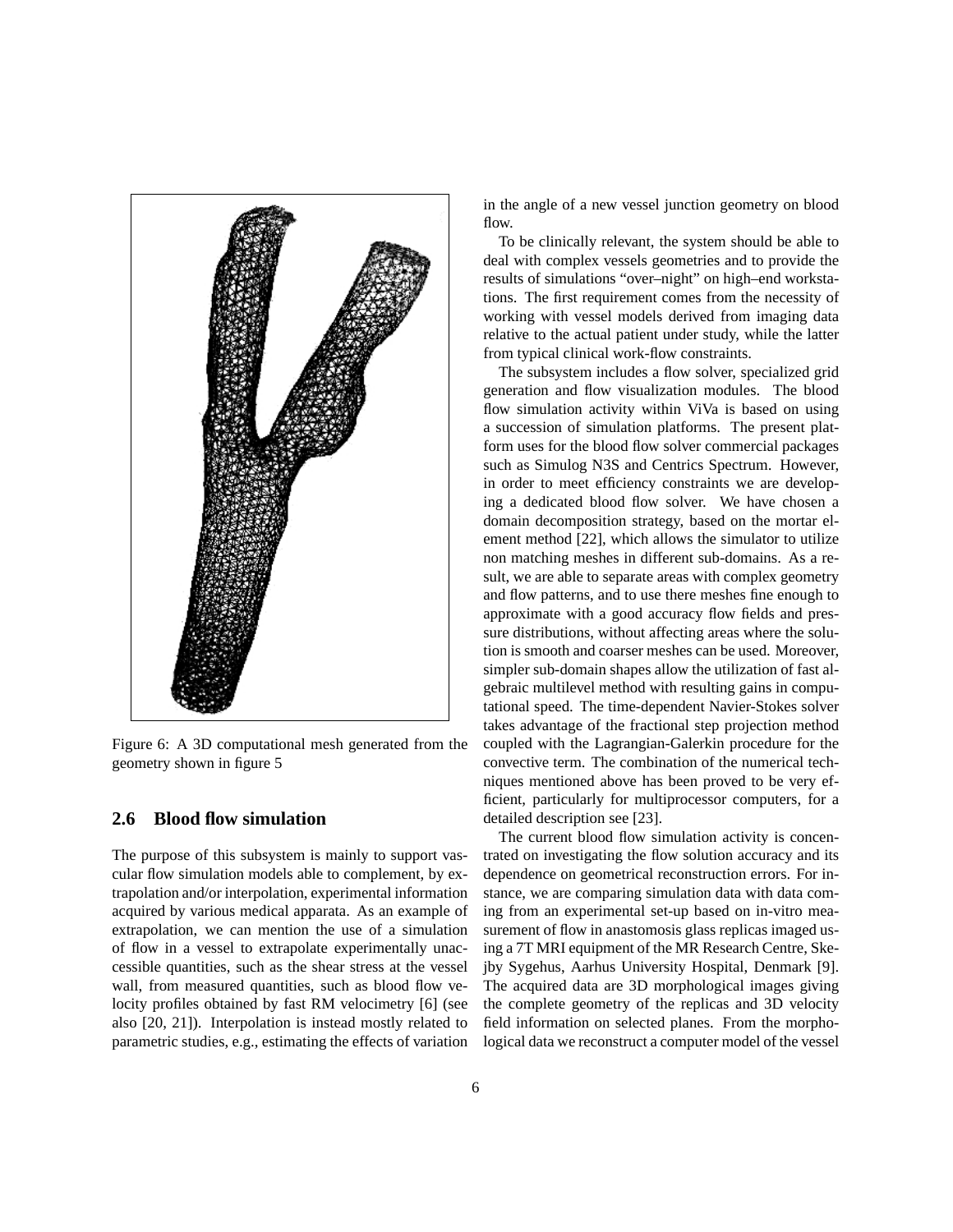internal geometry. Then, starting from the latter, we build a computational grid, and, finally, run fluid flow simulation. The computed flow in the reconstructed geometry is in good qualitative agreement with the measured data and the preliminary results obtained on these anastomosis geometries show that simulations can be used to extrapolate more information from noisy measures and to analyze flow patterns [9]. Fig.7 gives an example of a simulation result.



Figure 7: Simulated blood flow patterns in the arterial model shown in figure 5. Note the complex 3D flow structure in the carotid sinus region (on the left)

# **3 Conclusions**

We have presented our research efforts aimed at developing tools for the modern hemodynamicist and cardiovascular surgeon to study and interpret the constantly increasing amount of information being produced by non– invasive imaging equipment. In particular, we are developing a system able to process and visualize 3D medical data, reconstruct the geometry of arteries of specific patients and simulate blood flow in them. Prototypes have already been developed for each of the specific aspects of the data processing and simulation pipeline: image processing and segmentation; real-time 3D volume visualization; 3D geometry reconstruction; 3D mesh generation; blood flow simulation and visualization.

Understanding the local hemodynamic environment in a region of the vascular system is an important field of research. There is, in fact, a strong positive correlation between arterial wall modifications and the hemodynamic environment. Some of these alterations are not well understood, providing enormous difficulties to foresee shortand long-term evolution of the atherosclerotic disease and thus planning the most correct approach. This system offers the possibility to study the arterial alterations, to plan surgical procedures on the basis of the morphological and functional findings, and, hopefully, to timely correct wrong surgical results, if any.

Besides their interest for clinical research and surgical planning, "virtual" vessel models can also be used as the basis for sophisticated training systems. As an example, we can consider the simulation of angioplastic procedures, one of the foreseen applications of this research project. Angioplasty is a set of surgical procedures whose goal is to cure vascular pathologies, such as stenosis, from within the vessel lumen. The procedures are based on the insertion of a catheter in the patient artery, the positioning of the catheter by navigating the arterial tree, and the final inflation of a balloon in the stenotic region to enlarge the vessel lumen. It is our opinion that many aspects of angioplasty procedures can be effectively reproduced with a dedicated simulation system based on detailed three-dimensional virtual models of the vascular tree augmented by a physically based computational model of the interaction between the catheter, the blood and the vessel walls. A virtual, patient-specific environment offers different options to the operator (resident or student, vascular surgeon or radiologist) approaching this complex medical field: first, the understanding of the intimate correlation between any modification of vessel morphology and the associated alteration of flow patterns, with its repercussions on long-term results; second, the basis for a sophisticated training, before performing procedures on actual patients; last, the possibility to alter vascular geometries in order to study or foresee end-results of procedures.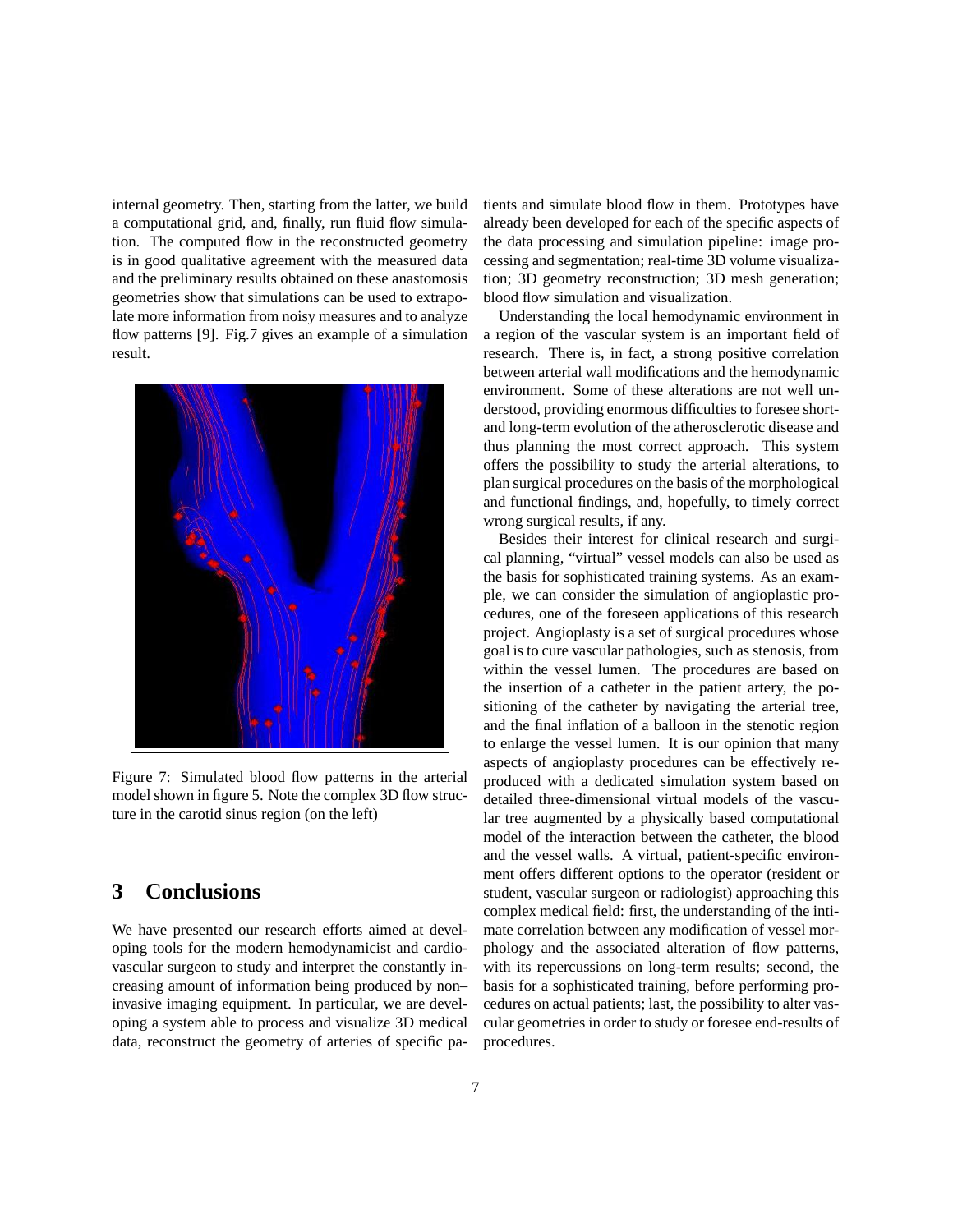# **4 Acknowledgments**

The medical data sets used within ViVa are provided by research collaborations with: the Radiology Dept. of the San Michele Hospital, Cagliari, Italy; Radiology Dept., University of Pisa, Pisa, Italy; Vascular and Thoracic Surgery, Skejby Sygehus, Aarhus University Hospital, Denmark.

The results presented here were obtained within the VIrtual VAscular project (ViVa), a large multidisciplinary project at CRS4, whose main objective is to develop simulators for vascular applications. ViVa is partially funded by the EUREKA project EU 1063. We also acknowledge the contribution of Sardinian regional authorities.

# **References**

- [1] F. Loth, S.A. Jones, D.P. Giddens, H.S. Bassiouny, S. Glagov, and C.K. Zarins, "Measurements of velocity and wall shear stress inside a ptfe vascular graft model under steady flow conditions", *J Biomech Eng*, vol. 119, pp. 187–194, 1997.
- [2] C. A. Taylor, T. J. R. Hughes, and C. K.Zarins, "Computational investigations in vascular disease", *Computers in Physics*, vol. 10, pp. 224–232, 1997.
- [3] J. Larsen and S. A. Pedersen, "The mathematical models behind advanced models in medicine", in J.T. Ottosen and M. Danielsen, editors, *Mathematical Modelling in Medicine*. Roskilde University Press, (In press), 1998.
- [4] C.G. Caro, D.J. Doorly, M. Tarnawski, K.T. Scott, Q. Long, and C.L. Dumoulin, "Non-planar curvature and branching of arteries and non-planar-type flow", *Proc. R. Soc. London*, vol. 452, pp. 185–197, 1996.
- [5] W.Y. Kim, P.G. Walker, E.M. Pedersen, J.K. Poulsen, S. Oyre, K. Houlind, and A.P. Yogonathan, "Left ventricular blood flow patterns in normal subjects: A quantitative analysis by three dimensional magnetic resonance velocity mapping", *Journal of American Coll. Card.*, vol. 26, pp. 224–238, 1995.
- [6] D.N. Ku, C. L. Biancheri, R. I. Pettigrew, J. W. Peifer, C. P. Markou, and H. Engels, "Evaluation of magnetic resonance velocimetry for steady flow", *J. Biomech. Eng.*, vol. 112, pp. 464, 1990.
- [7] Washington University, *MIR CTN documentation Version 2.8.3*.
- [8] A. Giachetti and C. Petri, "Medical image transmission on heterogeneous network", in C. Bortolazzi and D. Caramella, editors, *Proceedings Of The 15th Europacs Annual Meeting*, pp. 117–120, September 1997.
- [9] A. Giachetti, G. Zanetti, S. Cadeddu, M. Tuveri, N-H. Staalsen, and S. Ringgaard, "Comparison between numerical flow simulations and mr measures on glass anastomosis models", *in VIII Mediterranean Conference on Medical and Biological Engineering and Computing (Medicon98)*, 1998.
- [10] M. Kass, A. Witkin, and D. Terzopoulos, "Snakes: Active contour models", *Int. Journal of Computer Vision*, vol. 1, pp. 321–331, 1987.
- [11] L. Cohen, "On active contour models and balloons", *CVGIP: Image Understanding*, vol. 53, pp. 211– 218, Mar. 1991.
- [12] Q. Long, X. Y. Xu, M. W. Collins, M. Bourne, and T. M. Griffith, "Generation of cfd velocity boundary condition from cine mr phase-contrast image", *in Proceedings of Medical Image Understanding and Analysis '97*, pp. 117–120, University of Oxford, 1997.
- [13] K. F. Lai and R. T. Chin, "Deformable contours: Modelling and extraction", *IEEE Transactions on Pattern Analysis and Machine Intelligence*, vol. 17, pp. 1084–1090, 1995.
- [14] A. Scheinine, M. Donizelli, and M. Pescosolido, "An object-oriented client-server system for interactive segmentation of medical images using the method of active contours", *in Image Processing for the Medical Sciences*, Held in Aachen, Germany, March 26–27, 1998.